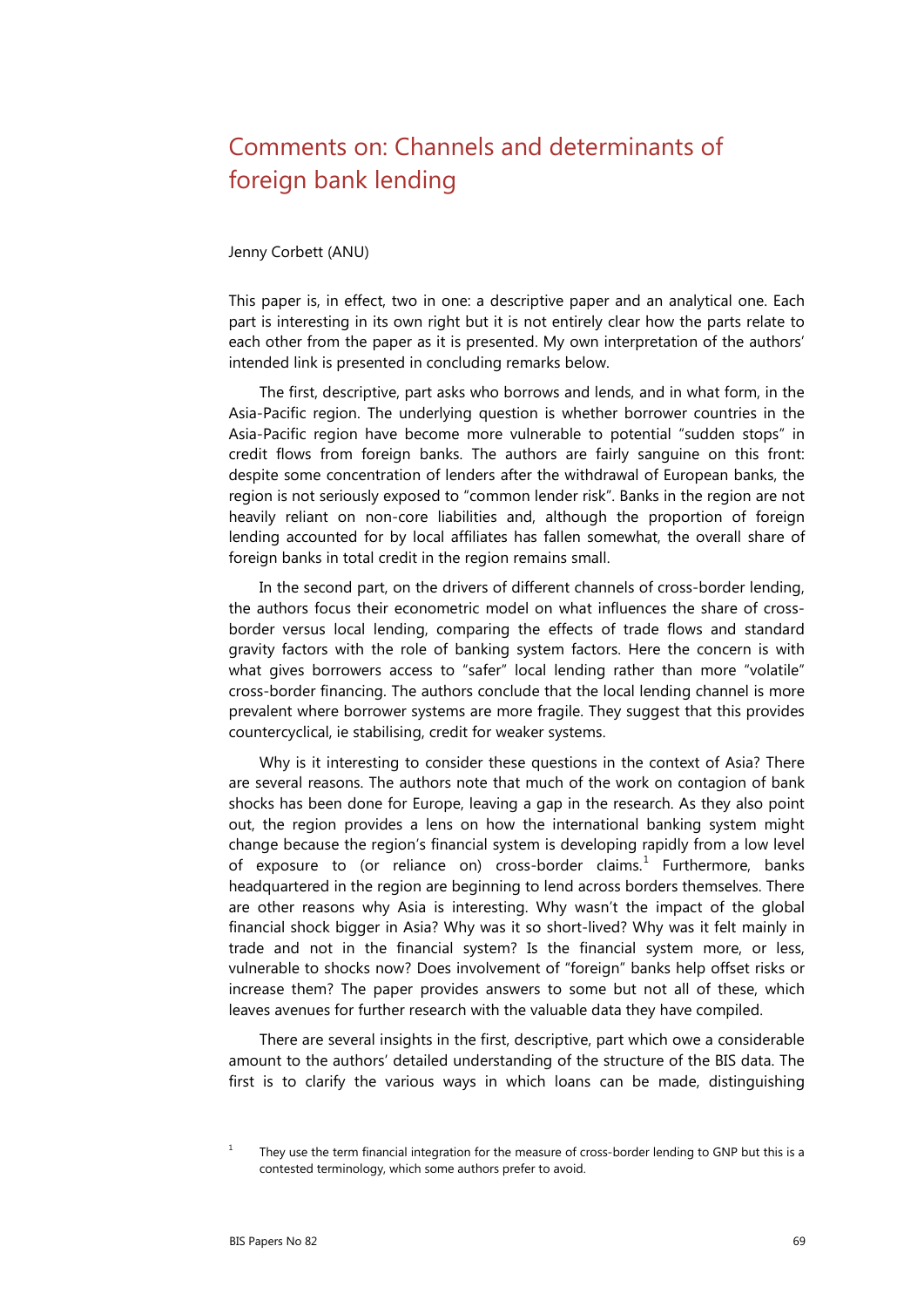between cross-border loans by international banks direct to non-banks (companies or individual) in the borrower company and cross-border loans by international banks to local banks, which then on-lend to local borrowers. Foreign banks may also lend via their affiliates inside the borrower country resulting in "foreign" lending that is not cross-border, which the authors call "local lending". Given the importance of this distinction, the diagram of the different channels used in the conference presentation would be a useful addition to the paper.

The descriptive data show increased concentration of lenders and provide some evidence of several common routes for the transmission of shocks: common lender effects, interbank funding exposures and lending by local subsidiaries of foreign banks (considered less volatile than other forms). The paper concludes that the risk of common lender effects seems to have decreased despite a growth in the share of the top three lenders as European banks have withdrawn. This is an important, and new, element of the paper but receives less analytical attention than it might.

The calculation of the "common creditor index" is interesting but captures only one element of the exposure of the region. The CCI measures the commonality of (third-party) creditors between pairs of countries, and we are shown the average value of country-pair CCIs over time, whether particular pairs of countries have more common creditors over time and whether the distribution of the CCI of pairs of countries has widened or narrowed. What question does this allow us to answer for the region? It only indirectly tells us whether the region as a whole has a higher concentration of common creditors because the focus remains at the country-pair level. It allows (with some effort) an understanding of the likelihood that a shock affecting one (or a particular group) of the lender banks which are important to one country might also impact other countries. We can, for example, identify that a shock affecting the creditors to Chinese Taipei has a higher probability of also affecting credit to China, Hong Kong SAR, Indonesia, India, Japan, Korea, the Philippines and Singapore than of impacting on credit to Bangladesh, either because the former have more creditors in common with Chinese Taipei than the latter or because those they share account for a large proportion of their foreign borrowing. This is one part of the picture of common lender effects but here the authors could usefully delve more deeply to think about measures that capture the full network effects of inter-related lending around the region. What we really want to know is whether a shock to a particular set of international lenders will affect many or few countries in the region and to what degree.

The data on interbank funding and local lending patterns provide a useful segue to the second part of the paper, which asks what affects the share of each lending channel in the total. Starting from the proposition (backed by some evidence in the literature but not directly examined here) that "local" lending by foreign creditors (particularly via subsidiaries rather than branches) is more stable than cross-border lending, the second part unpacks what determines the respective shares.

This part of the paper is initially somewhat difficult to follow because the estimated equations are not set out explicitly and there are some issues of the approach that could be clearer.

Section 3.1 presents a definition of total foreign claims divided into the two components of cross-border claims and "local" claims. Each has a share in the total. The authors state that the paper will *estimate* the shares and will examine what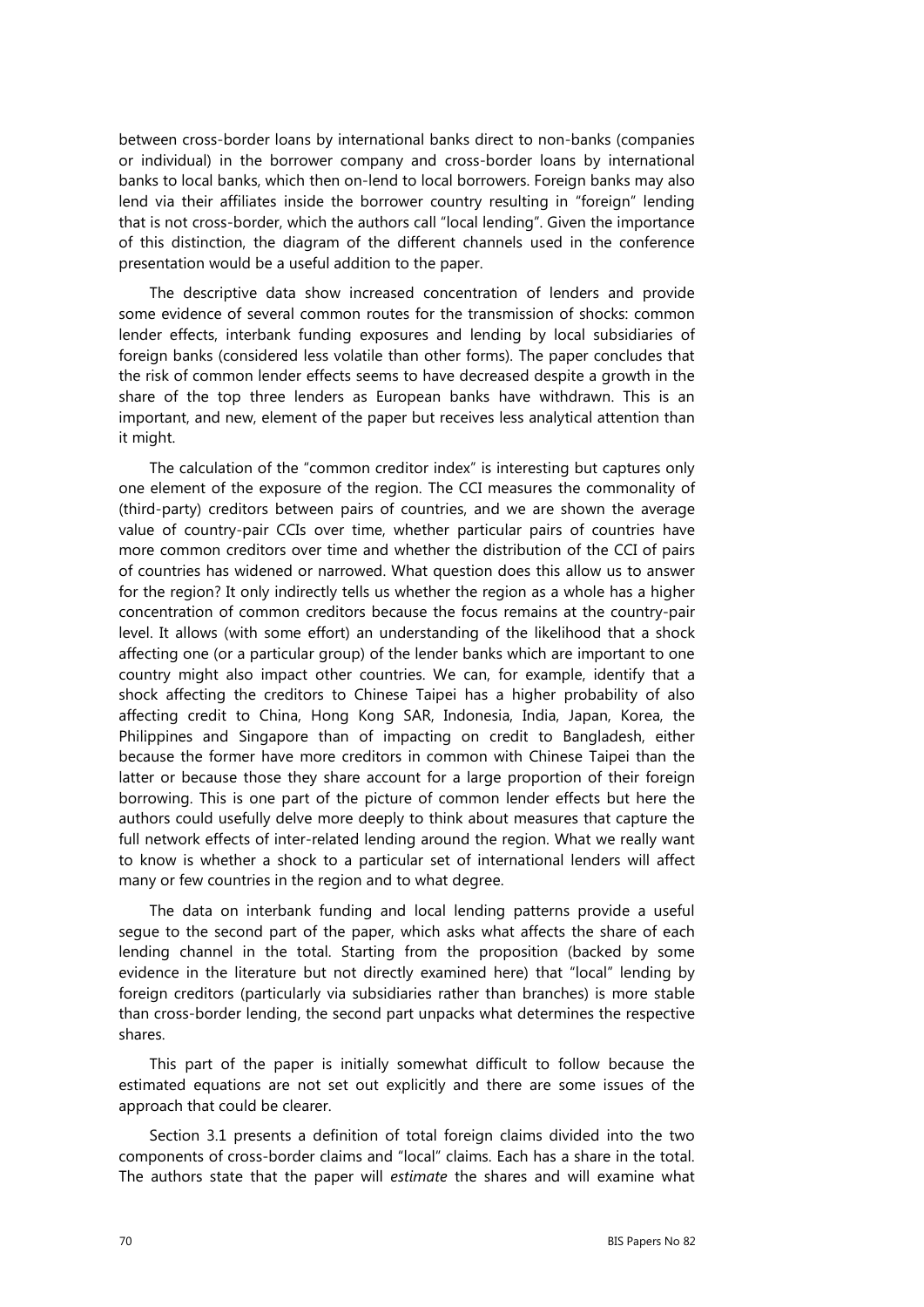factors determine the share of each component. Readers may be distracted at this point by recognising that the shares can be calculated from the data (so why estimate them?) and that they should necessarily add up to one (so, once we know one, we will automatically know the other). What precisely is going on here?

What the authors do, in fact, is to express the identity in terms of rates of change (the growth of total foreign claims is equal to the weighted sum of the two channels, cross-border and local), recognise that there is some noise in the data so that an error term enters<sup>[2](#page-2-0)</sup> and argue that the estimated coefficients representing the shares are not constant across time and geographical space. Given this latter point, a standard regression of the growth in total foreign claims on the growth in values of the different types of claim, delivering a pair of coefficients representing the shares, would be misleading. However such a standard analysis is useful as a benchmark.

They establish that benchmark by regressing the growth of total foreign claims on growth in cross-border and local claims. This explains about 74% of the variance of the growth in the total value and generates single coefficients on each channel that would represent the share of each under the assumption of fixed coefficients. Next they argue that the way to capture the effects of various factors determining different shares for each channel across time and across countries, is to regress the growth of total claims on multiple variables interacted with each of the two channels. This is their method for capturing the effect of multiple underlying variables on the share coefficients for each channel (as they describe in the equations of Section 3.1). They assess how significant these various factors are by comparing the proportion of unexplained variance in regressions with different sets of variables included (ie comparing  $R^2$ ).

Their results are suggestive but some methodological concerns urge caution in interpretation. First is the question of how much the variation in the share of local claims matters and how best to understand it. We know from Table 3 that the variation in shares of local claims is wide but we don't know the distribution of the variation so it's hard to judge how important it is to explain the differences in shares (do countries cluster around the mean?). And if the question of interest is to explain cross-country (and over time) variation in the share of local claims, then using panel data methods directly on a model of the local claims share would be informative and arguably more obvious, $3$  and would give more direct ways to interpret the coefficients contributing to differences between countries.

Second is the problem of sample selection bias. The authors exclude observations in which the creditor country does not do both cross-border and local lending. Their justification is flexibility but the potential sample selection bias from excluding those with no local lending cannot simply be ignored. Creditors' choice about whether or not to establish a local subsidiary is highly likely to be based on local banking characteristics. The impact of those same local characteristics on the choice between local and cross-border lending for those banks that have made a

<span id="page-2-0"></span><sup>&</sup>lt;sup>2</sup> Which explains why the estimating equation is not an identity and why the adding up constraint is not applied.

<span id="page-2-1"></span><sup>3</sup> They dismiss a similar method used by Garcia-Herrero and Peria arguing that it imposes an adding up constraint but that would not be necessary if each share were separately used as the dependent variable.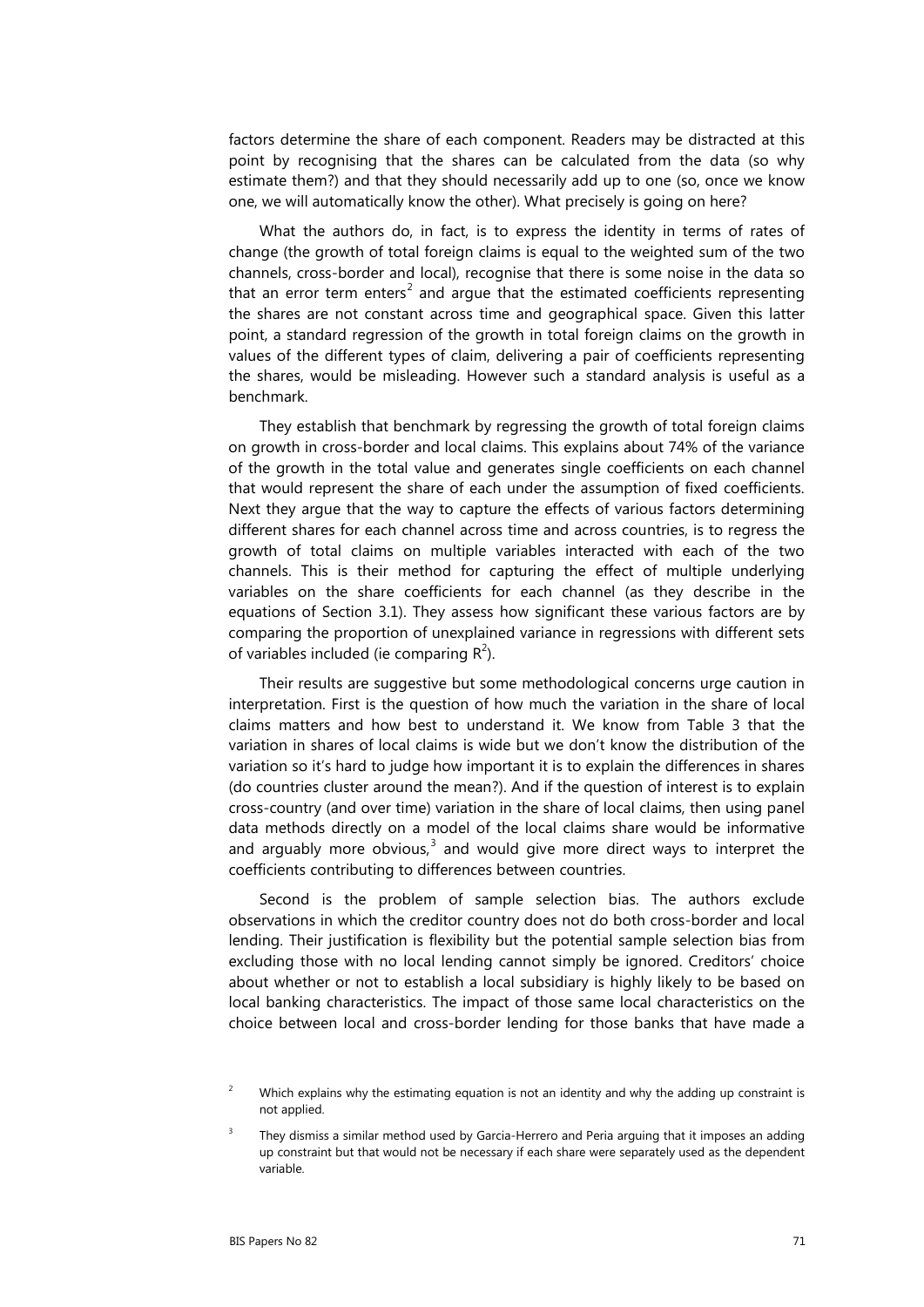prior decision to go in to a market is likely to be different from the overall impact of those characteristics on cross-border lending.

Third is the method for determining the significance of groups of factors. The authors use comparisons of  $R^2$  to determine which groups of variables are most important but this is less robust than using a full general-to-specific method in which all variables are first included and then systematically excluded on the basis of any of a number of information criteria tests. This matters because the authors draw inferences from the size of the coefficients (eg "trade factors are more relevant for explaining the share of locally intermediated claims than they are for explaining the share of cross-border claims"). They also rely on the change in coefficients on some factors when other factors are added ("when banking system-specific factors are introduced, trade factors are generally insignificant in explaining cross-border claims"). Indeed, they note in footnote 21 that, when all factors are included, some interaction terms become insignificant. Each of these statements suggests that exactly which factors are retained does have an important impact on both the size and significance of other factors. In these circumstances, the only way to reliably draw inference is to systematically exclude factors until the parsimonious model is identified. This also impacts on the test they use to determine which are the most important factors within groups of variables (Table 6). If the size and variance of the estimated coefficients are unreliable because they are not derived from a parsimonious model, then the calculation of their contribution to total variance will also be affected.

Finally there is a matter of terminology. Even if the conclusions on the importance of different factors were sustained under more robust estimation, I would still take issue with the language used in interpretation. The banking factors that have been used show not the stability of a system but its health. These terms are used interchangeably by the authors but should not be confused. High ratios of impaired loans and other indicators of poor banking health do indicate fragility but implications for the *stability* of the system do not automatically follow. There may be no link between poor health and the *variability* of credit for example, and much will depend on policy responses to deteriorating bank health. This point does not undermine the conclusions the authors are trying to draw about the role of local lending in borrower countries with weak banking systems, but it does reduce the clarity of their message.

## Conclusions

It must be borne in mind that the authors begin with a view (not a hypothesis that is tested) that "decentralised" banking (ie local lending with local funding) is more stable in times of crisis than cross-border lending. The paper is not testing this for the region (which would be another valuable exercise) but is trying to understand what factors give rise to more decentralised (local) lending by foreign creditors, on the assumption that it is a desirable outcome. This is where the disconnect between the first part of the paper and the second part arises.

The paper does not, despite the claim in the abstract and introduction, shed much light on the optimal form of international banking, nor on the role of foreign lending in transmitting shocks. The reason is that the paper is actually more limited in its ambitions and reasonably so, given the complexity of what is attempted. The